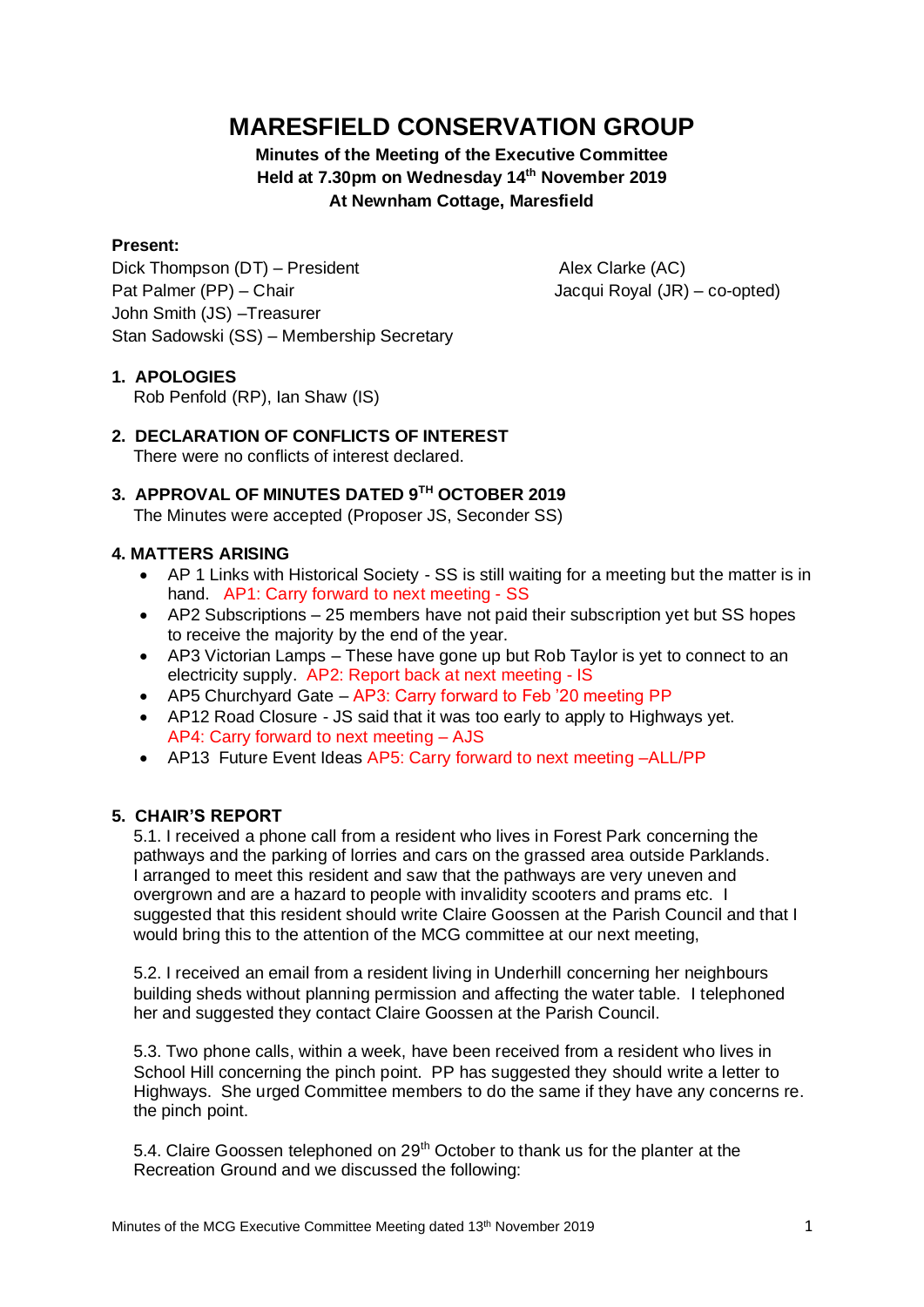- Nothing has been heard from Highways about the pinch point but the Parish Council are meeting with them at the end of November. Claire has also emailed them about an incident she has experienced. I told her that the MCG is also urging individual residents to write letters if they are concerned.
- The ownership of the trees at the entrance to the Bowls Club is unknown. It was agreed that the Footpaths Group remove the low hanging branches
- The Parish Council are discussing employing a handyman to work within the parish. No decision has been taken as yet.
- We discussed the pathways and parking concerns at Parklands, and the pathway leading from Batts Bridge Road to the Bowls Club which is very overgrown with ivy from a nearby garden. She and her assistant will take a look at both these issues.

 5.5. John S and I met up to see the problems highlighted in my conversation with Claire. John agreed that work needed doing on the pathways at Parklands together with the problem regarding the parking issue.

 John reported to the meeting that his suggestions for the future regarding problems at Parklands are as follows:-

 This is a communal area but is disappearing under hard standing or being churned up by people driving over the grass to get to their parking areas. The pathways should be restored and hard-standing parking spaces be provided for those houses who do not have access to any other parking. He suggested we could apply for grants from Costain, ESCC and Community Share. It was agreed that we should discuss the matter with Costain, Wealden, and the Parish Council and ask the soldiers for help in delineating the area next year.

AP6: Initiate discussions with Costain, Wealden District and the Parish Council - JS

 John agreed to cut off the low hanging branches of the two trees at the entrance to the Bowls Club and would be happy to cut back the Ivy on the fences leading to the Bowls Club.

 Note: I have since spoken to Claire and the Footpaths Group have now removed the low hanging branches and cut back the Ivy as necessary.

5.6. I have been to see Tony Cox, from Nutley who offered us a free Christmas tree this year. A suitable tree was selected and Simon Young has kindly offered to collect it for us and deliver to the site at 8.30am on Saturday 7<sup>th</sup> December. JS and IS will help with loading and unloading.

AP7: Help with loading and unloading – JS/IS

Simon helped Laura with the road closure last year and will be happy to do so again. He could get hold of road closure signs and could also help put them up. AP8: Simon Young's contact details to be given to JS - PP

5.7. Lesley Wilmer has offered to do the floral arrangements for the Winter Supper again this time with a red colour scheme. PP has asked for her to keep costs down. Artificial flowers will be used so that they can be re-used. PP suggested putting party poppers on the tables.

AP9: Party poppers to be purchased - PP

Laminated posters were handed to committee members for distribution around the village (Post Office, Chequers, shop, MCG notice board, Village Hall and church). AP10: A5 leaflets for distribution at the village Christmas lunch to be produced - PP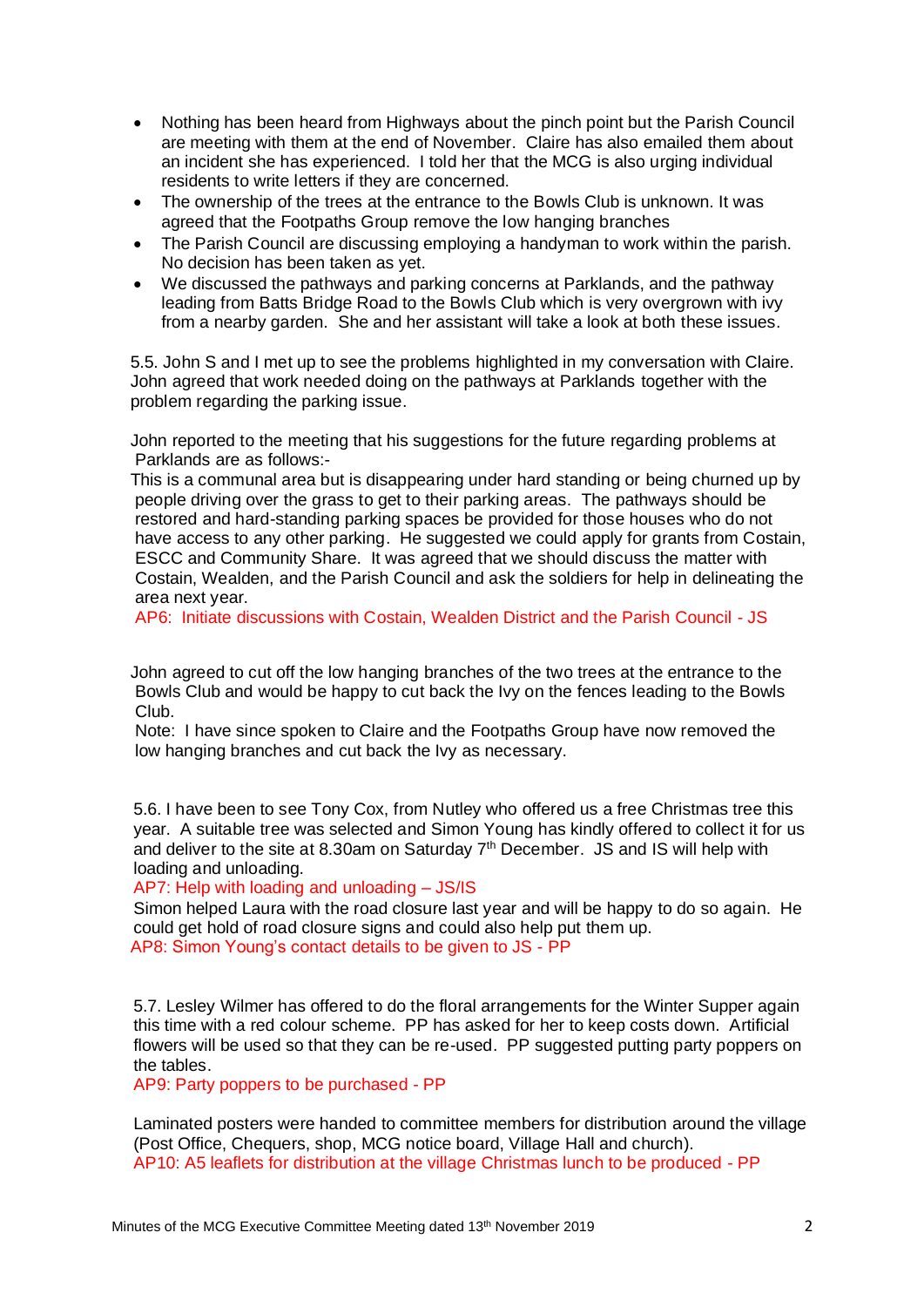#### **6. TREASURER'S REPORT**

Income was £5766 against an expenditure of £4032. There was considerable expenditure under Admin Misc. due to £406 being spent on the logos. A sum of £249 was spend on the purchase of a heavy duty strimmer (we have since received another from DT), £266.50 on planters and £51 on bulbs.

Since the I and E report was produced there has been an additional expenditure of £1600 for the Victorian lamps which reduces the figure under "Increase" to £133. JS reminded the Committee that there will be further costs for connecting the lamps to an electricity supply but that there are sufficient funds in the bank to cover this.

JS reported he has sent off a grant application today (13<sup>th</sup> November) to Wealden District Council for £1,000 (total cost estimated at £2,000) for the gate refurbishment and has obtained a certificate of posting. When the result of the application is known (March 2020) and, if positive, this refurbishment project will proceed with the intention of completing it in time for an official opening on Remembrance Sunday 2020.

#### **7. DATA PROTECTION/GIFT AID**

JS/SS reported that following delivery of the October Newsletter 25 completed forms have been received. It was agreed that overall this was a worthwhile exercise.

#### **8. CONSTITUTION**

 AC confirmed that only the Minutes of the AGM confirming the revised Constitution need to be lodged with the Charities Commission. No other Minutes are necessary. However we are still waiting to hear back from RP as to whether we need to have a nominated Secretary for legal reasons

AP11: Remind RP to contact Charity Commission - PP

 Following JR suggestion we need to discuss and agree the age of joining and whether we should show varying amounts regarding subscriptions. AP12: Carried forward to next meeting - PP

Laura Steven-Smith, Parish Councillor arrived 8.35pm.

#### **9. ANY OTHER**

9.1. SS Suggested that he speak to the Millennium Players regarding advertising their productions under the 'other activities' section on the MCG website. AP13: Speak to MP's - SS

 SS also wondered if it would be worth providing MCG publicity at the Millennium Players productions. After discussion it was agreed not to proceed,

9.2. £43 was agreed for the purchase of a replacement tub outside the Village Hall.

Ann Thompson will source and purchase the tub.

9.3. Christmas cards

Instead of sending individual Christmas cards to members it was agreed that a card from the Committee be put on the MCG website.

AP14: Committee Christmas greeting card to be put on website –SS/AC

#### 9.4. Pinch Point

PP has received letters from residents concerned about the new pinch point. JR had circulated photographs prior to the meeting of cars parking there. The Committee expressed continued concern that the new pinch point was dangerous.